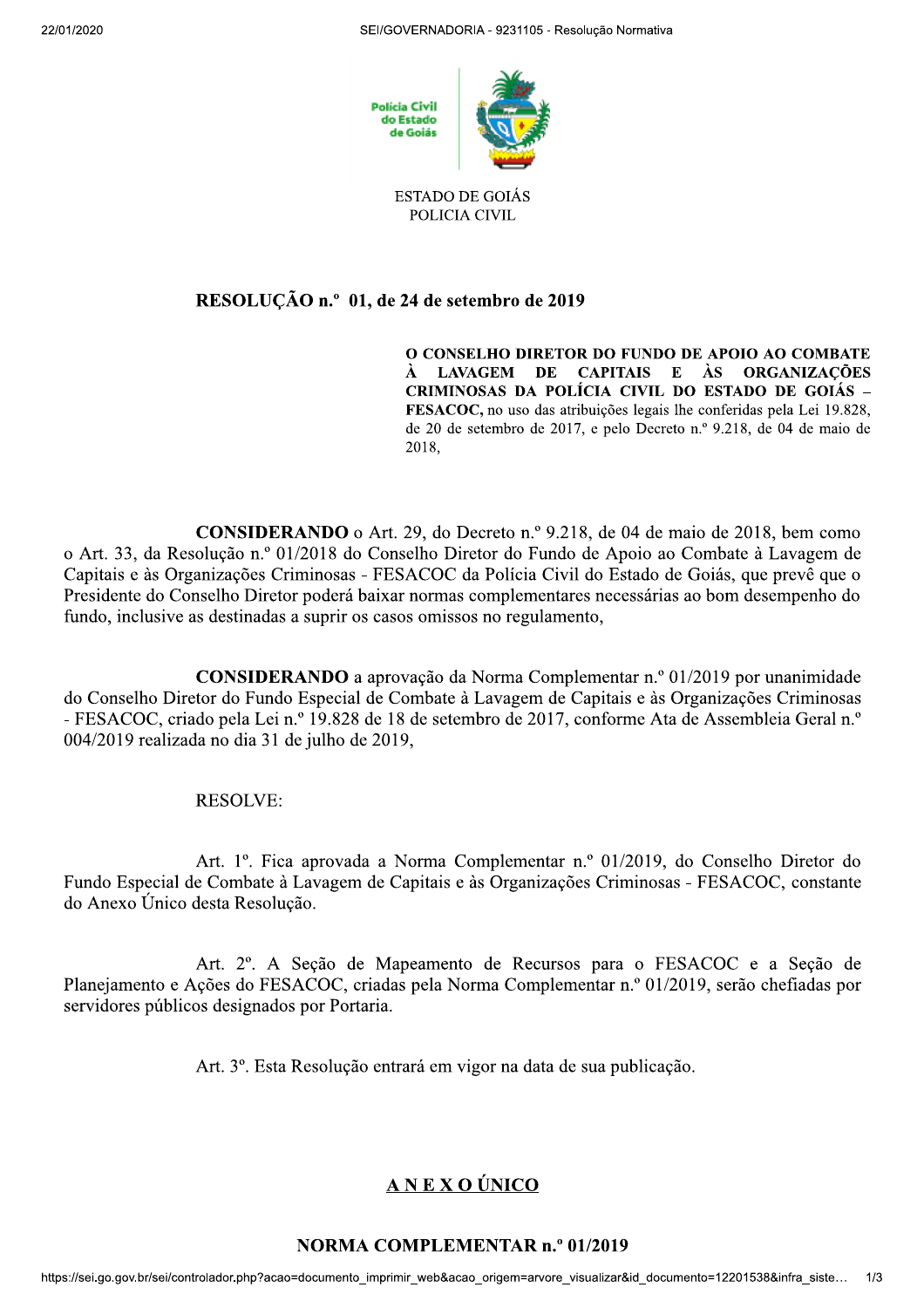O CONSELHO DIRETOR DO FUNDO DE APOIO AO COMBATE À LAVAGEM DE CAPITAIS E ÀS ORGANIZAÇÕES CRIMINOSAS – FESACOC DA POLÍCIA CIVIL DO **ESTADO DE GOIÁS**, no uso das atribuições legais lhe conferidas pela Lei n.º 19.828, de 20 de setembro de 2017, e o Decreto n.º 9.218, de 04 de maio de 2018,

CONSIDERANDO o Art. 29, do Decreto n.º 9.218, de 04 de maio de 2018, bem como o Art. 33, da Resolução n.º 01/2018 do Conselho Diretor do Fundo de Apoio ao Combate à Lavagem de Capitais e às Organizações Criminosas - FESACOC da Polícia Civil do Estado de Goiás, que prevê que o Presidente do Conselho Diretor poderá baixar normas complementares necessárias ao bom desempenho do fundo, inclusive as destinadas a suprir os casos omissos no regulamento,

### **RESOLVE:**

Art. 1º. Ficam criadas, no âmbito da Divisão do FESACOC, a Seção de Mapeamento de Recursos para o FESACOC e a Secão de Planejamento de Ações do FESACOC.

Art. 2<sup>°</sup>. Compete à Seção de Mapeamento de Recursos para o FESACOC:

I - realizar o mapeamento de recursos que poderão ser destinados ao FESACOC, decorrentes de inquéritos policiais encaminhados ao Poder Judiciário, aos quais aplicável a Lei nº 19.828, de 20 de setembro de 2017, promovendo o acompanhamento, em tempo real, da previsão de valores a serem creditados ao FESACOC, em função da alienação de bens apreendidos;

II - acompanhar o resultado das ações penais originárias dos inquéritos policiais, a fim de reivindicar o crédito na conta do FESACOC da receita proveniente da alienação dos bens apreendidos;

III – monitorar em face da Secretaria de Estado da Economia, as receitas provenientes das taxas de prestação de serviços pela Polícia Civil do Estado de Goiás;

IV – auxiliar as unidades da Polícia Civil do Estado de Goiás na criação e na emissão do Documento de Arrecadação de Receita Estadual - DARE, a ser utilizado no recolhimento das taxas de prestação do serviço;

V - auxiliar as Seções de Convênios e Contratos da Gerência de Gestão e Finanças na celebração dos ajustes realizados pelo FESACOC.

Art. 3º. Compete à Seção de Planejamento de Ações do FESACOC:

I – auxiliar o Delegado de Polícia Titular da Delegacia de Repressão às Ações Criminosas Organizadas - DRACO na elaboração do Plano de Aplicação Anual dos recursos de todos os subprogramas do Fundo, constantes da Resolução n.º 01/2018, bem como orientar os Delegados de Polícia responsáveis pelos subprogramas;

II - acompanhar a movimentação das contas do FESACOC e o valor orçamentário disponível para o exercício do ano, conforme previsto na Lei Orçamentária Anual - LOA;

III – implantar estudo de captação de recursos para o FESACOC.

Art. 4º Esta Norma Complementar entra em vigor na data de sua publicação.